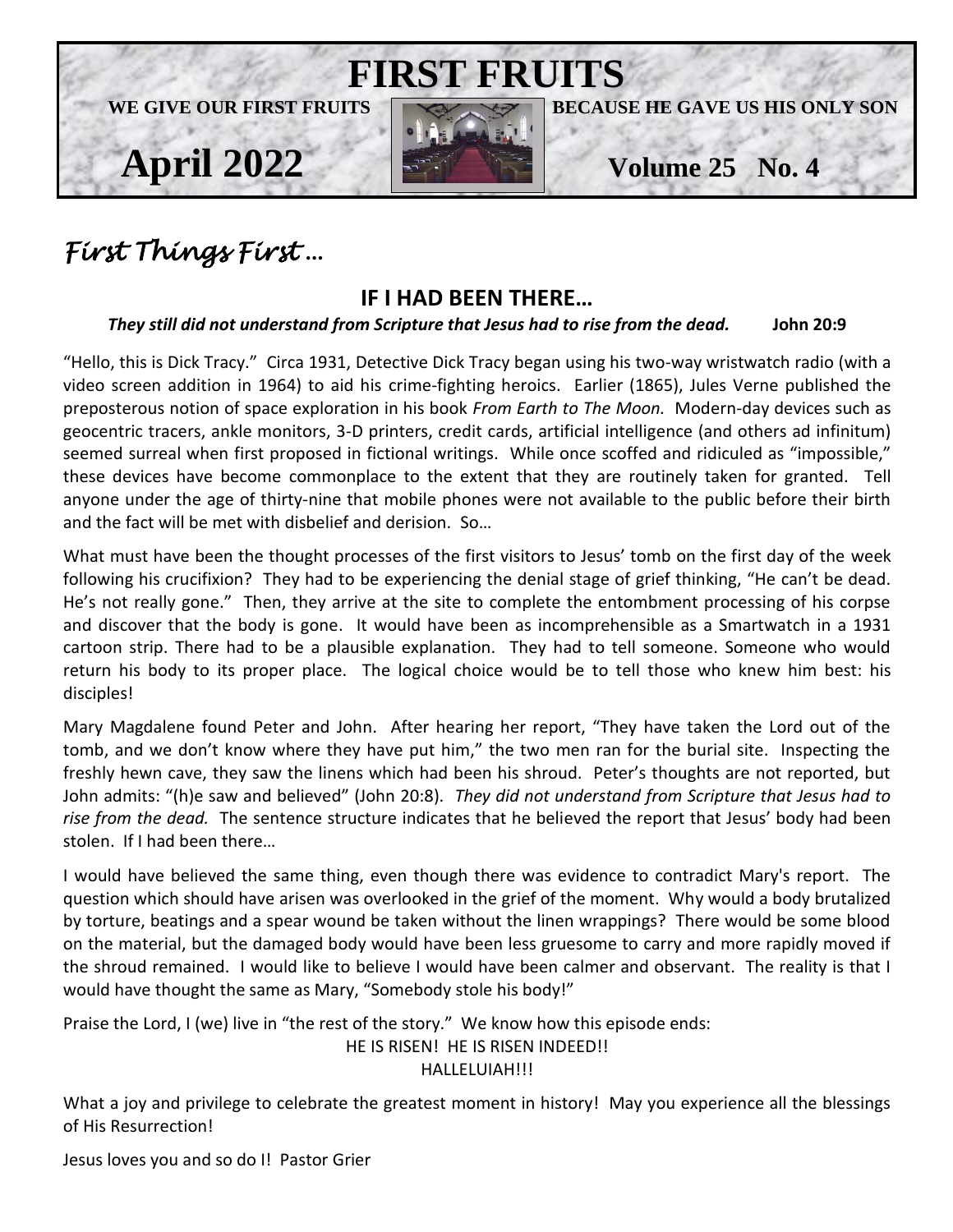

First School And **Day** Care

The First School has 120 kids and a substantial wait list. We are in the middle of planning out summer and finding a good date for VBS. As soon as we get a date, we will let everyone know. We will be needing volunteers so if you are interested, please let me know.

Many Blessings, Bree Joines First School Director



 **----- ----- ----- -----**







- 04/03 Exodus 1:1-22, Psalm 49:5-11, Romans 9:27-33, Mark 8:1-10
- 04/10 Exodus 2:1-10, Psalm 49:12-15, Romans 10:1-10, Mark 8:11-21
- 04/17 Exodus 2:11-15, Psalm 49:16-20, Romans 10:11-21, Mark 8:22-30
- 04/24 Exodus 2:16-25, Psalm 50:1-6, Romans 11:1-10, Mark 8:31-9:1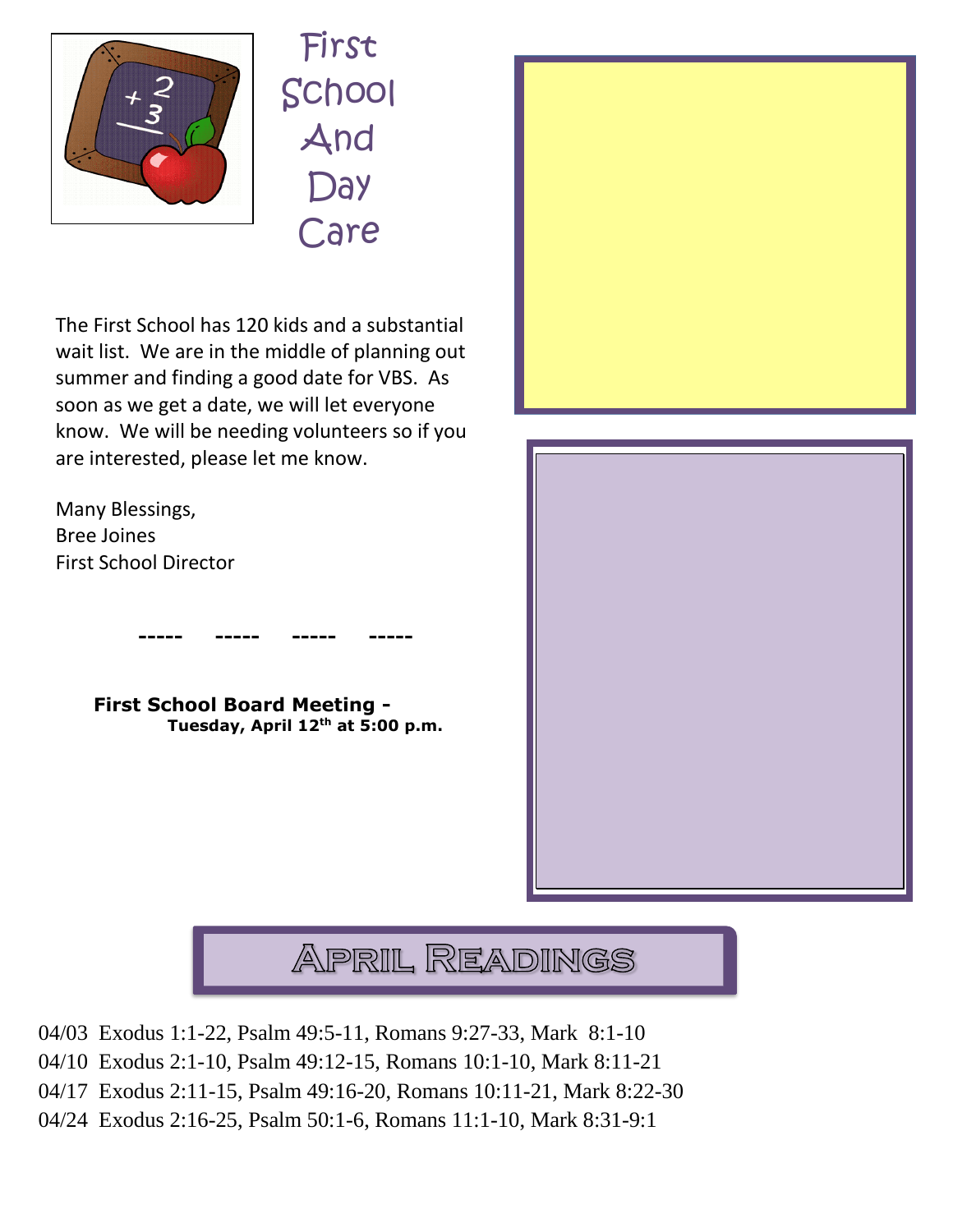

04/12 Emma Moulden 04/12 Ivan Rodriguez 04/14 Sheila Herrington 04/18 Angelina Tijerina 04/20 Calvin Borak 04/26 Benjamin Hernandez 04/28 Gabriella Tijerina



**Friends of FLC** Kim S Ellwood Hermansen Albina Joines



| 04/02 Helen Johnson |
|---------------------|
| 04/10 Doug Mathews  |
| 04/20 Cindy Mathews |
| 04/22 James Stewart |
| 04/28 Haley Orsak   |

*List will be cleared on the 1st in January, April, July and October. Please help us stay current; call the office with changes or additions.*



Lynda Christenberry

Nora Hollingsworth Marilyn Kight Kim & Larry Ledwig Lloyd & Diane Nelson Odis Newton Becky Sample Ashley Schoeneberg Ruth Speckels Bentley

**Our FLC Family** Dorothy Atchetee Harlo & Rhonda Atchetee

Charles Bard Ron Chambles Shirley Chatel

> Pray for All Who Serve in the US Military

#### **WE'RE HERE WHEN YOU NEED US**



04/19 Calvin & Nora Borak





 Office hours: Tues & Thurs: 8:00am - 4:30pm Wed: 8:00am – 12:00pm

> Phone: 979-543-5847 Email: [office@firstlutheranec.com](mailto:office@firstlutheranec.com)



COUNCIL MEETING Thursday, April 21st 6:00 p.m.

Pastor Clyde Grier: Phone: 979-541-6173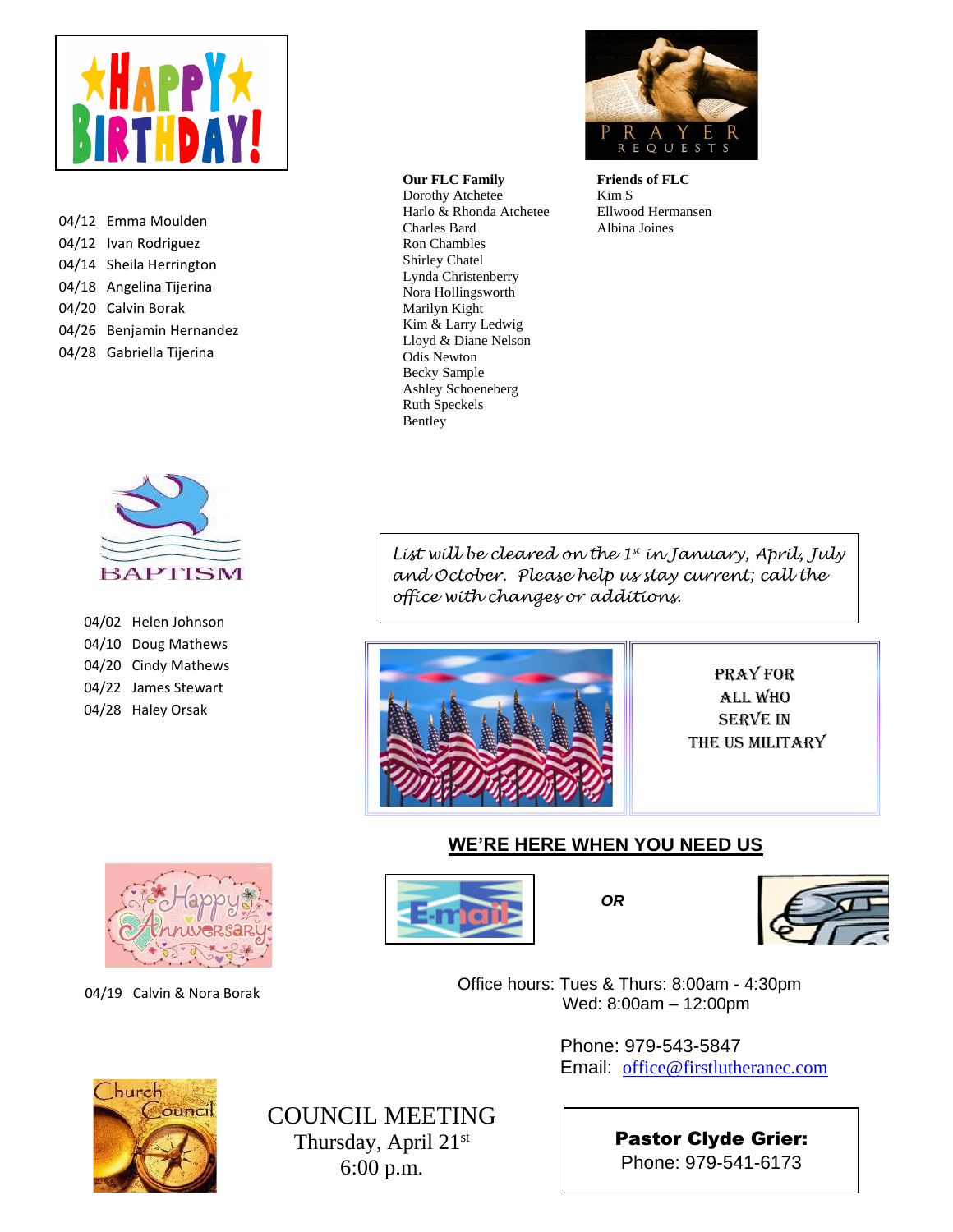# *Easter Egg Hunt*

**WHERE:** Helen Kight's House 3294 S St Hwy 71 **WHEN:** Sunday, April 10<sup>th</sup> at 3:00 p.m.

Please bring your basket and 12 pre-filled eggs. If you can bring cookies please tell Helen Kight or Billie Jean Bram.

If you do not have children or grandkids you are invited to bring a lawn chair and come for the fellowship!

 $\overline{a}$ 

## **Easter Floral Garden**

 beautify our worship service on Easter Sunday, April 17, with cut flower We are asking our members to help arrangements, plants or greenery.

 If you would like to place your flowers/plants/greenery in memory or honor of loved ones you may fill out the form that is available in the Narthex and leave it in the church office. All arrangements and plants are requested to be delivered to the church by 10:30 a.m. on Saturday, April 16. (Ruth S will have Easter selections available if needed.)



## **FLCEC Manna Meals Team**

Our Manna Meals Team will serve on Monday, April 18th.



## **Holy Week Schedule**

**Palm Sunday** April 10, Worship Service 10:45 a.m.

**Maundy Thursday Service** April 14, TBA Traitor Or Protagonist?

**Good Friday Service** April 15, TBA The Beginning of the Beginning

**Resurrection of Our Lord, Easter Day** April 17, Worship Service 10:45 a.m.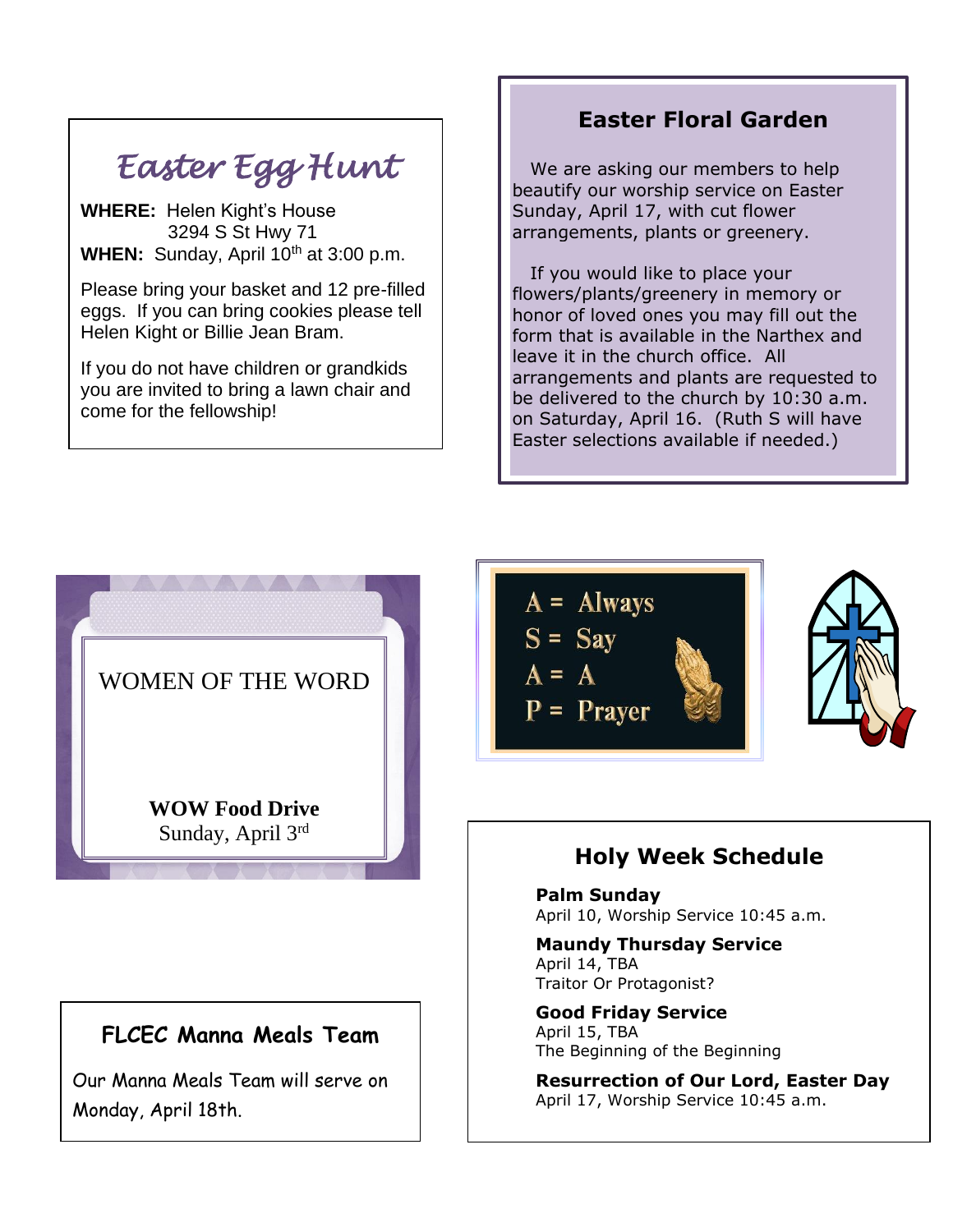



| <b>Sunday</b>                                                                                                      | <b>Monday</b>                                             | <b>Tuesday</b>                                                                          | Wednesday                             | <b>Thursday</b>                                                        | Friday                                                   | <b>Saturday</b>  |
|--------------------------------------------------------------------------------------------------------------------|-----------------------------------------------------------|-----------------------------------------------------------------------------------------|---------------------------------------|------------------------------------------------------------------------|----------------------------------------------------------|------------------|
|                                                                                                                    |                                                           |                                                                                         |                                       |                                                                        | 1                                                        | $\overline{2}$   |
| 3<br><b>Sunday School</b><br>9:30 AM<br><b>Worship Service</b><br>10:45 AM<br>w/Communion<br><b>WOW Food Drive</b> | $\overline{\boldsymbol{4}}$                               | 5                                                                                       | 6<br><b>Lenten Service</b><br>12:15PM | $\overline{\phantom{a}}$                                               | 8                                                        | $\boldsymbol{9}$ |
| 10<br><b>Sunday School</b><br><b>Worship Service</b><br>10:45 AM                                                   | 11                                                        | 12<br><b>FS Board</b><br><b>Meeting</b><br>5PM<br><b>Newsletter</b><br><b>Items Due</b> | 13                                    | 14<br><b>Maundy</b><br><b>Thursday</b><br><b>Service</b><br><b>TBA</b> | 15<br><b>Good Friday</b><br><b>Service</b><br><b>TBA</b> | 16               |
| $17$<br><b>Sunday School</b><br>9:30 AM<br><b>Worship Service</b><br>10:45 AM<br>w/Communion                       | 18<br><b>FLCEC Team</b><br>serves @<br><b>Manna Meals</b> | 19                                                                                      | 20                                    | 21<br><b>Church Council</b><br><b>Meeting</b><br>6PM                   | 22                                                       | 23               |
| 24<br><b>Sunday School</b><br>9:30 AM<br><b>Worship Service</b><br>10:45 AM                                        | 25                                                        | 26                                                                                      | 27                                    | 28                                                                     | 29                                                       | 30               |

## April Responsibilities

ASSISTING MINISTER: **Kirk House** SEXTON: **Jimmy Nielsen**  USHERS: **Kirk House, Will Joines**  ALTAR GUILD**: Jan Nelson & Kathleen Joines** 

#### READER

- **3 rd Calvin Borak**
- **10 th Cathy Schoenfield**
- **17 th Diane Stewart**
- **24 th Helen Johnson**

If you are unable to serve on your date, please find someone to take your place.